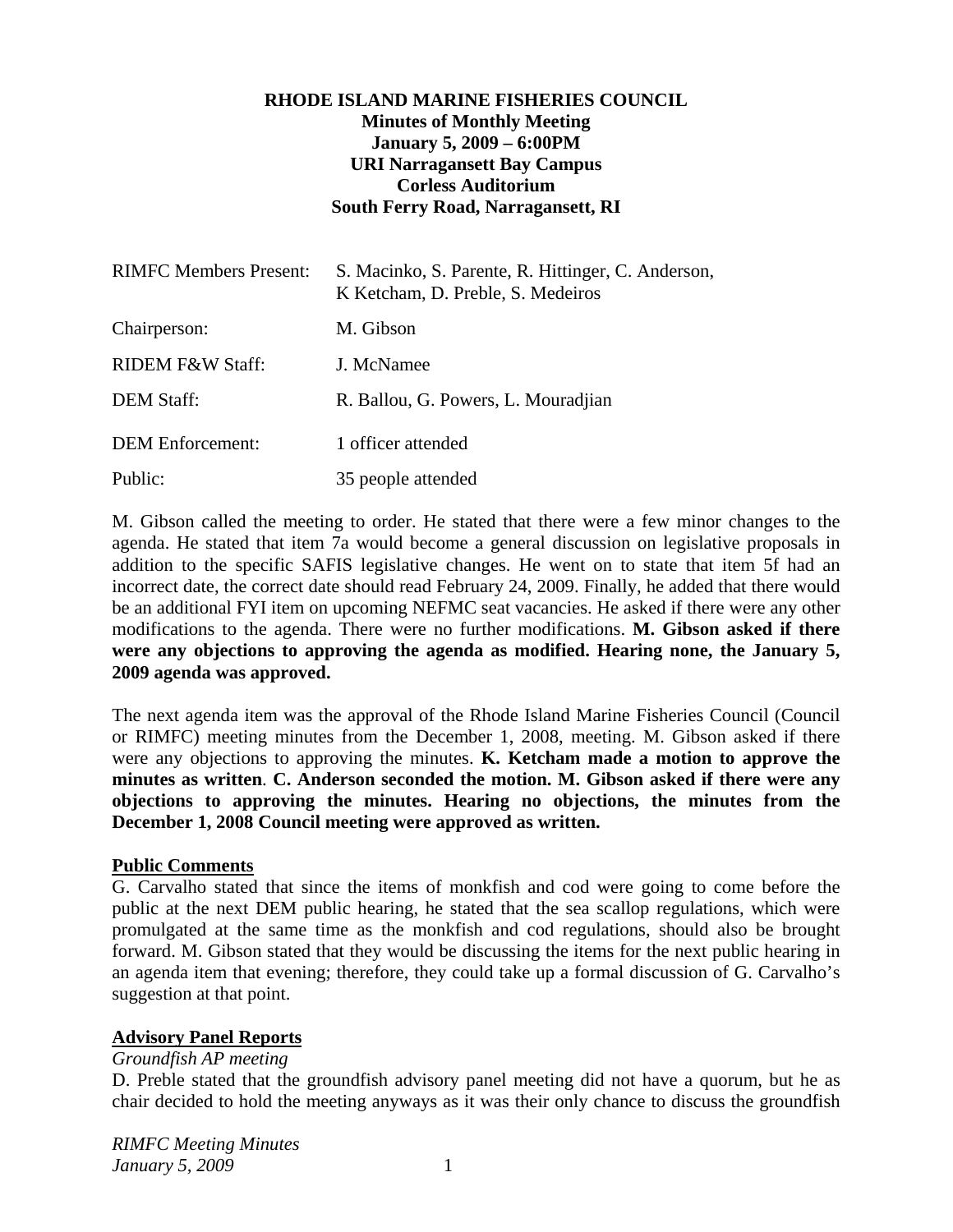items and there was a good cross section of fishermen in attendance. The attendees discussed two main monkfish proposals, one was to go back to no possession limit in state waters, and the second proposal was to implement a possession limit that mirrored the federal regs (550 lbs tail weight and 1826 lbs whole weight). The panel moved on to discuss cod regulation proposals. The attendees discussed two main cod proposals, one was to go back to no possession limit in state waters, and the second proposal was to implement a possession limit that mirrored the federal regulations (1,000 lbs/day). D. Preble stated that the federal rule on cod might change pending the NMFS interim action. S. Parente asked a question about the most restrictive rule. The consensus of the discussion was that the limit was the same as the federal limit; therefore, no one would be impacted by the most restrictive rule.

### **New Business**

*Nominations and appointment of Council member as Chair to the Tautog AP*  S. Medeiros stated that he wanted to nominate R. Hittinger for chair of the tautog advisory panel (AP). S. Parente supported the nomination. There were no other nominations for the position. **M. Gibson stated that R. Hittinger was appointed as chair of the tautog AP.**

### *Approval of Tautog AP agenda*

J. McNamee stated that the AP meetings were being held in an effort to get proposals and advice in prior to the February  $24<sup>th</sup>$  public hearing. He gave a brief description of the agenda items. **M. Gibson asked if there were any objections to the tautog AP agenda items as written. There were no objections therefore the agenda was approved.** 

### *Approval of Striped Bass AP agenda*

J. McNamee stated that this panel did not have to meet prior to February, but they were going to go ahead and approve the agenda so that they could move forward with the meeting in a timely manner. He gave a brief description of the agenda items. **M. Gibson asked if there were any objections to the striped bass AP agenda items as written. There were no objections therefore the agenda was approved.**

### *Approval of IAC agenda*

J. McNamee stated that this draft agenda was prepared when he came back on to being tasked with Council responsibilities. He had discussions with DEM staff and the chair of the panel and they indicated that they might want to hold off on approving this agenda for now. K. Ketcham stated that he wanted to hold off on approving the agenda until later in the year in case other topics were to come up in the interim so they would not have to convene multiple meetings. **No action was taken on this item.** 

## *Approval of Menhaden AP agenda*

J. McNamee briefly described the agenda. R. Hittinger asked if they could add an item to have DEM speak about their monitoring program. **There were no objections to approving the agenda as modified by R. Hittinger.** 

## *Review of February 19, 2009 proposed public hearing items*

J. McNamee stated that the Council was given a memo outlining the four proposed items slated for the February public hearing. J. McNamee went on to state that aside from the possible addition of sea scallops, there may be two other items to add to the docket, namely coastal shark regulations and whale and porpoise regulations. D. Preble stated that he would like the sea scallop issue brought forward for public comment at the February public hearing. G. Carvalho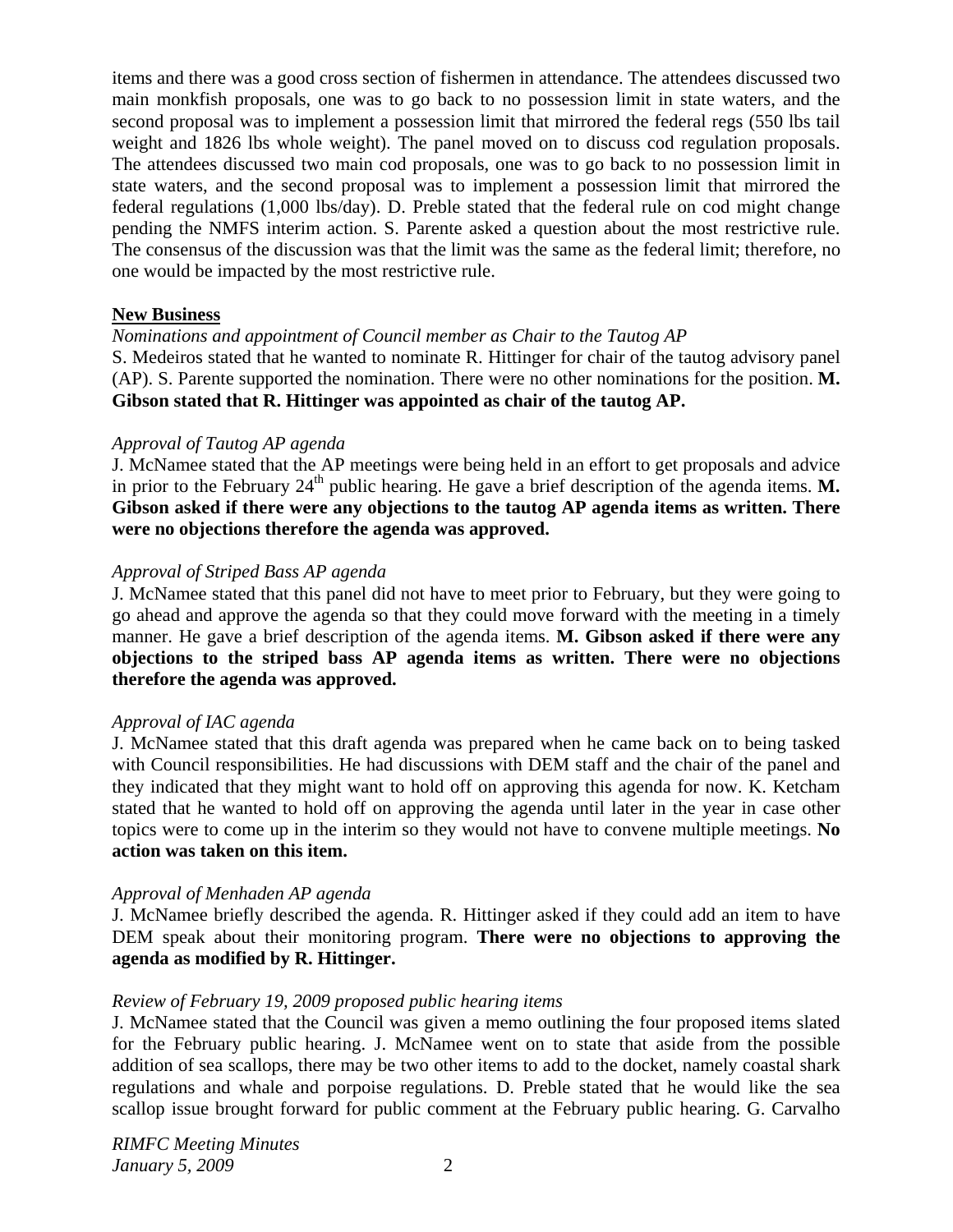stated that he thought a proposal of a 400 lbs limit should be brought forward, as this is the federal possession limit. He felt the current 40 lbs limit was not economically feasible for a commercial operation. **M. Gibson asked if there were any objection from the Council to adding scallops to the public hearing docket and further if they agreed with G. Carvalho's proposal of putting forward a 400 lbs possession limit for state waters.** J. McNamee finished by outlining the public hearing items that would come forward later in the year. **The Council had no objections to the public hearing items as stated.** 

# **Old Business**

*Continued discussion on rewriting Part 7 of the marine fisheries regulations* 

R. Ballou stated that this was an item brought forward from a previous Council agenda. The question he was posing to the Council was what their advice was as to how to proceed with a good and thorough review of the restructuring of the regulation, noting that after the vetting process it would be noticed and brought forward to public hearing.

S. Parente stated that he felt the changes were more than just restructuring but were actually policy and regulatory changes; therefore, he felt they should be vetted before all of the applicable advisory panels as well as the Council and public hearing. R. Ballou stated that he felt it would be extremely cumbersome to convene every applicable advisory panel, and he was thinking more along the lines of convening an ad hoc working group of anyone who would like to participate.

K. Ketcham asked if they should first hold a workshop on the issue, and from this workshop, they could then break the review down in to a working group that would provide input and comments to the Council and Department.

S. Medeiros asked that the changes be better indicated than what was currently available to them; he had difficulty figuring out what had changed in the proposed rewrite.

C. Anderson stated that he felt the process would become much easier if they decided to take a snapshot of the regulation at a given date to work from. He felt this would make it easier when trying to figure out what was being changed in the document and the changes that occur during the process would be rectified later.

I. Parente stated that he thought any changes should be brought forward to the various advisory panels.

G. Carvalho stated that he supported C. Anderson's idea as well as R. Ballou's idea of convening the separate working group to tackle the rewrite. He did not feel this exercise would be to change anything substantially, rather would be to reorganize what was already there.

M. Gibson recapped the discussion and stated that it sounded like the advice was to hold a workshop to set forth the process and then a working group would be convened to work through the logistics of the actual changes. He further stated that anything that is deemed substantive would be referred to the advisory body that needed to have input on that specific change.

There was further discussion on when to convene the first workshop. It was decided that it would be put off until April and in the meantime, the menhaden and striped bass sections would be drawn in to the process.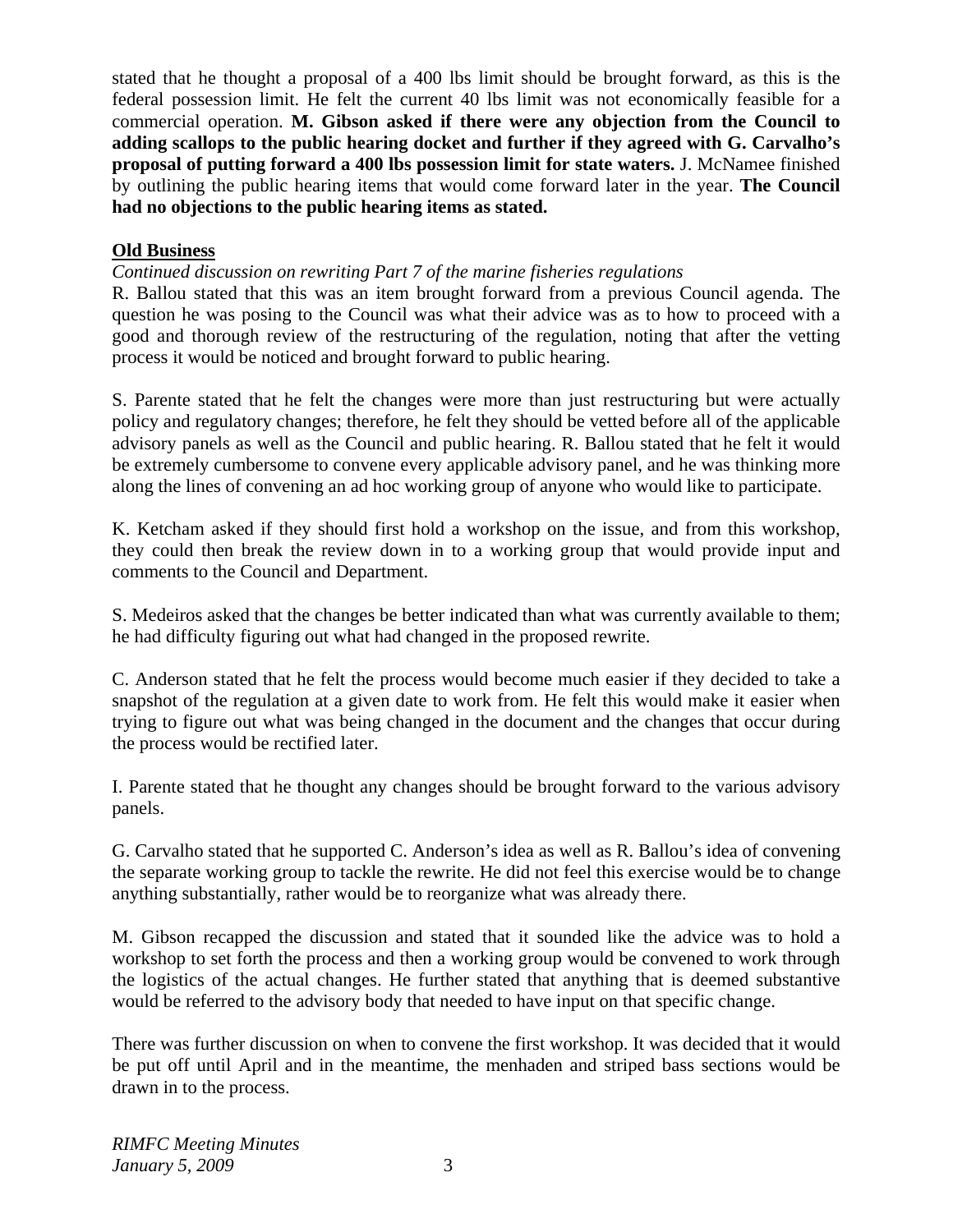### *Discussion on revised Species Advisory Panel Policy*

M. Gibson stated that this was a finalized version of the policy that needed to be adopted at some point. He asked if there were any further comments on this finalized version. **D. Preble made a motion to adopt the policy as presented. R. Hittinger seconded the motion.** K. Ketcham stated that he would like the part regarding representation of panel members to read simply "adequate panel membership, and/or representation of interested parties, present." **Both D. Preble and R. Hittinger agreed to the modification as made by K. Ketcham.** The Council voted 6 to approve the motion (S. Medeiros, S. Parente, K. Ketcham, D. Preble, and C. Anderson) and 1 opposed to the motion (S. Macinko).

#### **Other Business**

### *Discussion on using SAFIS data for enforcement purposes*

This item had been broadened out to be a discussion on current legislative actions that were to be brought to the legislature in their next session. The first issue was to extend the stock status report produced by the Division of Fish and Wildlife to a biennial report rather than an annual one. The second proposal would be to allow landings data, namely SAFIS data, to be used for enforcement purposes. The third item which had been recently added was repealing the commercial fishing license review board.

S. Parente asked if there would be a body to take the place of the licensing review board. R. Ballou stated that the board was an interim body set up to advise the Department during the transition to the new licensing structure. They have not met in years and there was no reason to replace the body once it was repealed. K. Ketcham stated that he supported repealing the licensing review board.

G. Duckworth, G. Carvalho, and I. Parente cautioned against allowing SAFIS data to be used for enforcement purposes. They stated that there were many ways the data could be mistakenly entered, and was therefore not very reliable. G. Carvalho added that it would be a form of selfincrimination and he felt it would be a slippery slope to go down to use landings data for enforcement. He finished by stating that there was a risk of delegitimizing data, as people might be motivated to falsify reports. R. Ballou stated that he understood these concerns but offered the alternative analysis that many of the more complex programs that the Department was developing to help fishermen with flexibility in management, namely aggregate programs, are impossible to enforce without using SAFIS data to verify landings.

### *Discussion about commercial fishing license endorsements*

R. Ballou stated that at the Director's roundtable meeting, the idea of changing some of the endorsement categories was brought up. There is authority present in the licensing statute that may give the Director some ability to modify endorsement structures, but other areas of the statute lay out the endorsements as well as fee structures. The main idea that was brought up was to consolidate the endorsements back down in to three main categories. R. Ballou felt that this topic needed to be discussed by the IAC prior to revisiting the licensing regulations at the end of the year.

### *Director's roundtable: highlights from 12-17-08 meeting*

R. Ballou gave a brief synopsis of the meeting and stated that the meeting mainly focused on the Council and the logistics of how the Council and Department interact. He went on to comment that the Director has not taken any formal action on the suggestions made during the meeting,